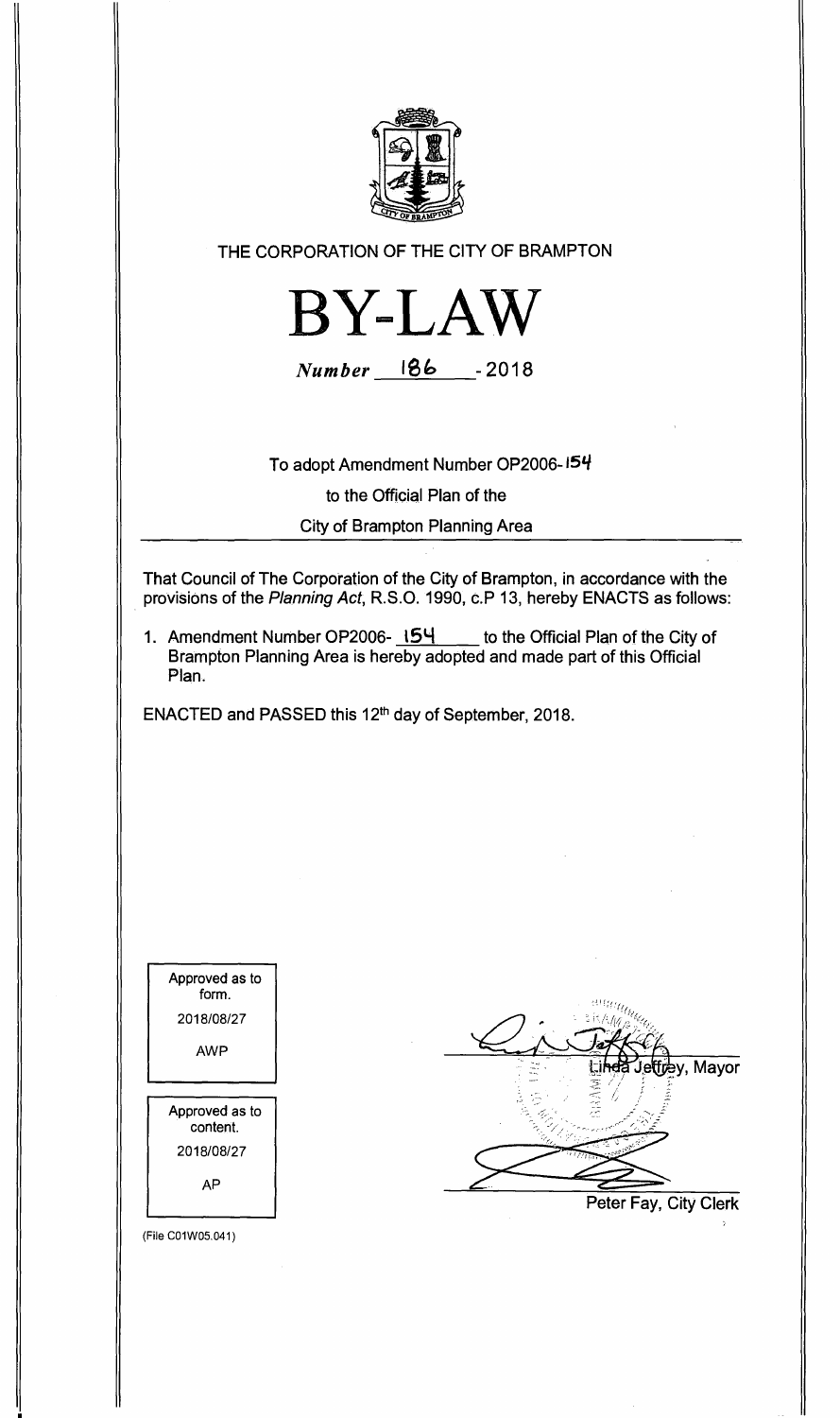## **AMENDMENT NUMBER OP2006 -** isq **TO THE OFFICIAL PLAN CITY OF BRAMPTON PLANNING AREA**

## **1.0 Purpose**

**The purpose of this amendment is to revise the land use designation of the lands shown on Schedule A to this amendment to permit residential uses in the form of condominium townhouse.** 

## **2.0 Location**

**The lands subject to this amendment are located on the southwest corner of McMurchy Avenue South and Fair Oaks Place, municipally known as 57 McMuchy Avenue South.** 

## **3.0 Amendments**

**The portions of the document known as the Consolidated Official Plan of the City of Brampton Planning Area that remains in force, as they relate to the Brampton South Secondary Plan (Area 16) (being Part Two Secondary Plans, as amended) are hereby further amended:** 

- **(1) By adding to the list of amendments pertaining to Secondary Plan Area Number 16 Brampton South as set out in Part II: Secondary Plans, Amendment Number OP2006- 154 .**
- **(2) by changing on Plate 7 thereto, the land use designation of the lands shown outlined on Schedule A to this amendment from "Service Commercial" to "Medium Density Residential"; and,**
- **(3) by amending Section 3.0 Residential Development Principles by adding the following as Section 3.10:** 
	- **"3.10 The lands designated Residential Medium Density and located on the southwest corner of McMurchy Avenue South and Fair Oaks Place, municipally known as 57 McMurchy Avenue South, shall only be used for townhouse dwellings with a maximum density of 65 units per net hectare.**

**The development of the site is to be in accordance with the City of Brampton's Development Design Guidelines and subject to the following principles:** 

- **(a) New development is to be compatible with the surrounding area by providing a transition in building height to the adjacent residential neighbourhood;**
- **(b) Buildings are to face McMurchy Avenue and be positioned close to the street line to create an active built form edge and comfortable pedestrian experience; and,**
- **(c) New development is to provide enhanced landscaping including boulevard trees and ornamental plantings."**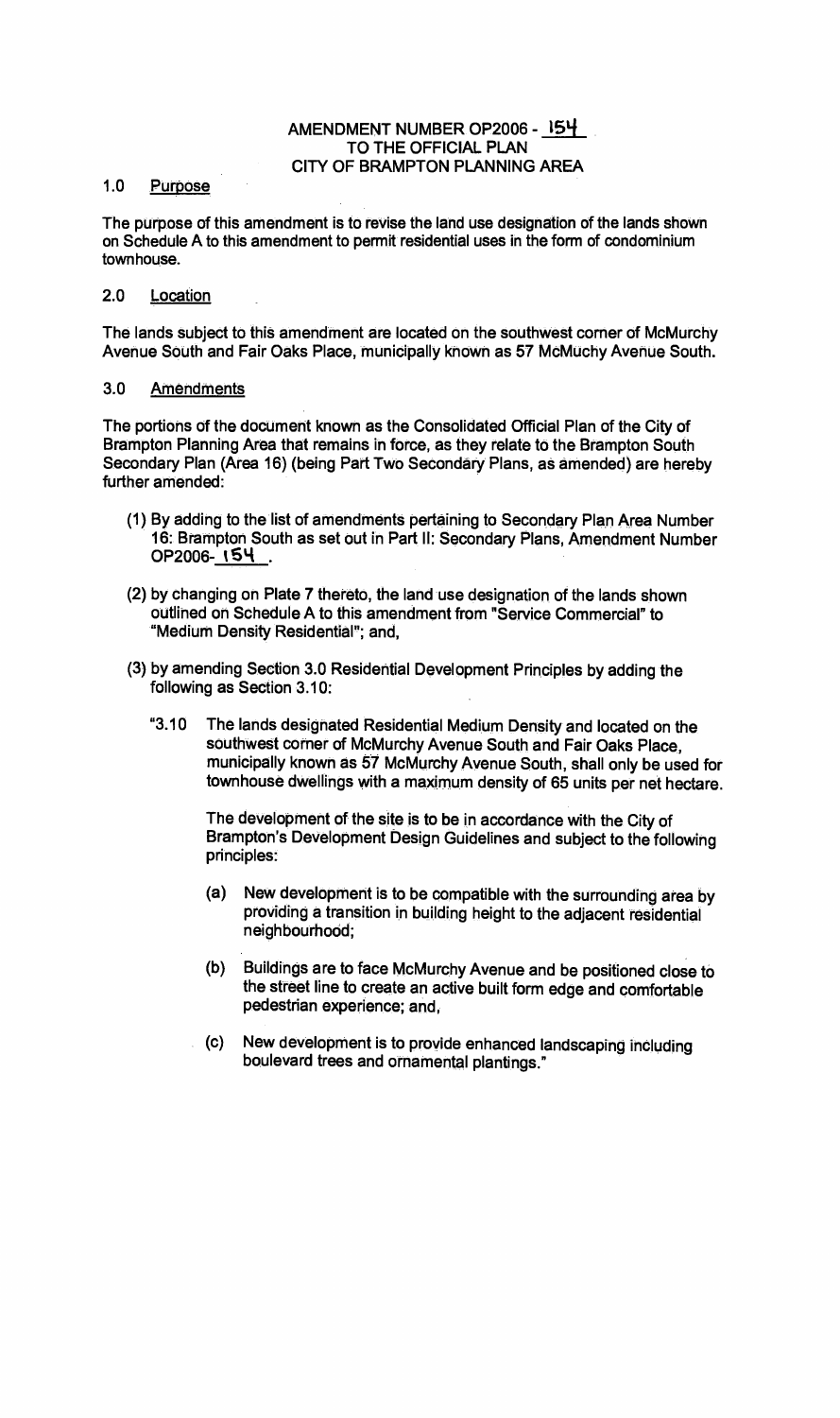